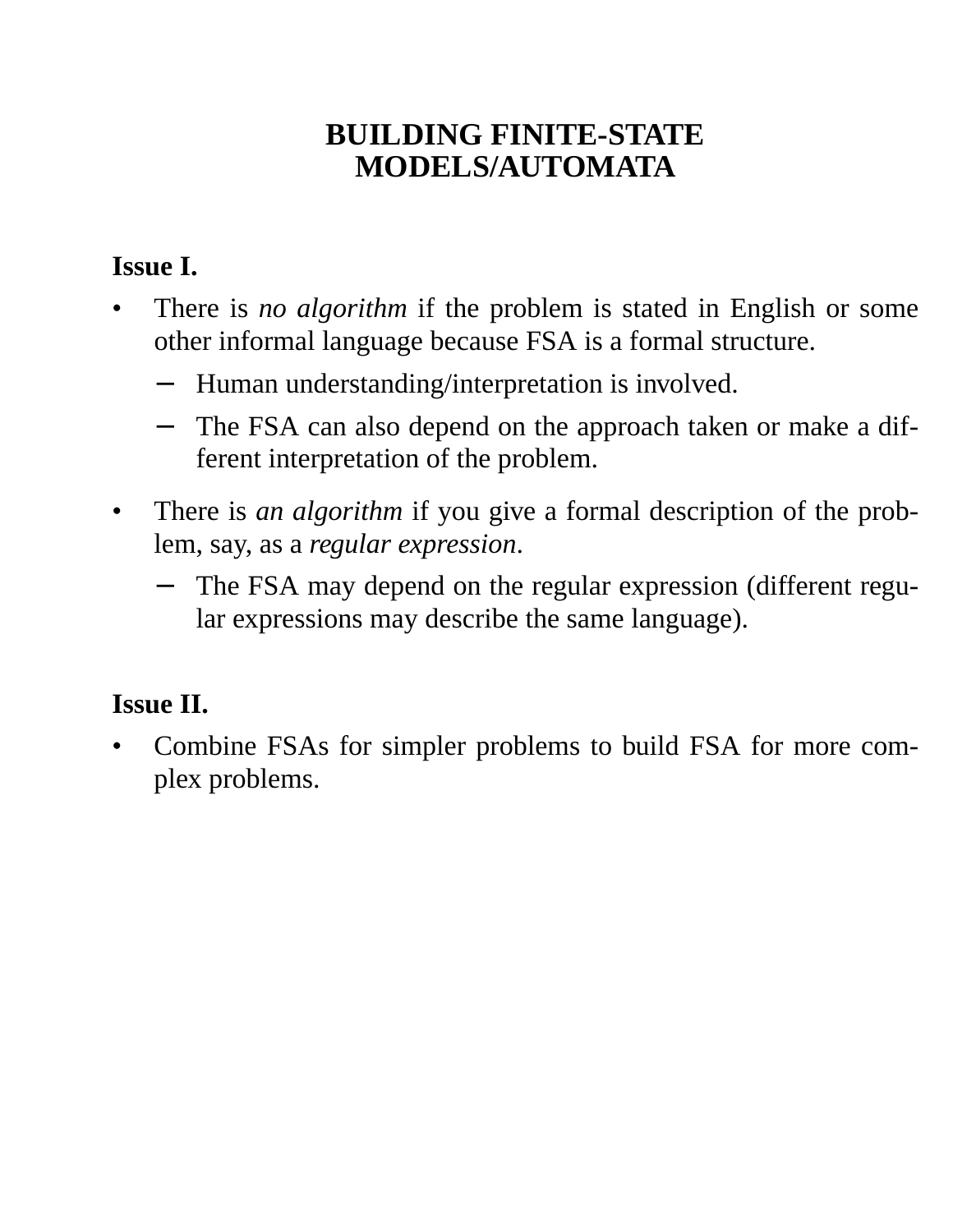# **FINITE-STATE MODEL OF A LIBRARY BOOK**

A **Simple Case:** Two operations "borrowed" and "returned".

- The FSM shows that the two operations must alternate.
- The start-operation is borrow (why?) and we assume that a book once borrowed will be returned at some point.



- Shows the applicable operations in each state. •
- We need two states (why?).

2.2

# **Question:**

•? Can you think of two operations *b* and *r* in some situation where they also alternate but the starting operation is *r*?

**More Complex FSM:** Adding renew-operation.

- A book can be renewed only if it is borrowed but not yet returned.
- There is no limit on the number of renewals.



# **Questions**

- •? What is the similarity between returned and renewed operations? What distinguishes them and how is it reflected in the FSM? Do you see any shortcoming in this model?
- •? Show the new FSM if we assume that a book can be renewed at most 2 times. (Is there a need for such a restriction?)
- •? How to model the fact that the person borrowing the book is the person renewing it? (Is this restriction necessary?)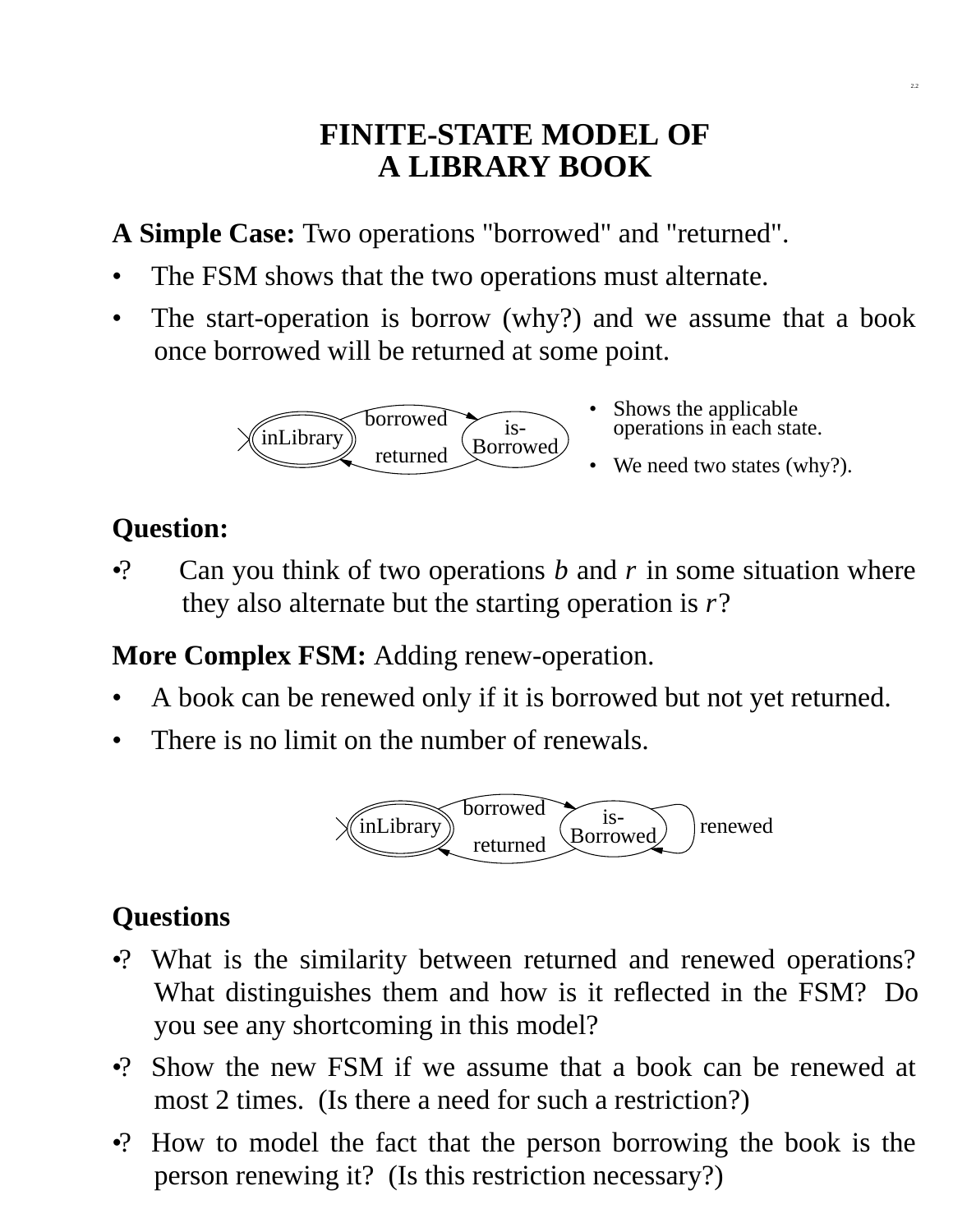# **FINITE-STATE MODEL OF A PERSON FOR LIBRARY EXAMPLE**

2.3

### **Assumptions:**

- At most one book may be borrowed at any time.
- If the book is not returned by the due date, then a book-overdue notice (BOD) is sent to the person periodically till it is returned.
- If the book is borrowed, it can be returned; it can also be renewed provided no BOD-notice has been sent/received.



# **A Simplified Form Using Guards:**

- Initially, variable  $BOD = "no"$ .
- The borrow-operation does not change BOD.
- The recvBOD-operation sets it to 'yes' and the return-operation resets it 'no'.

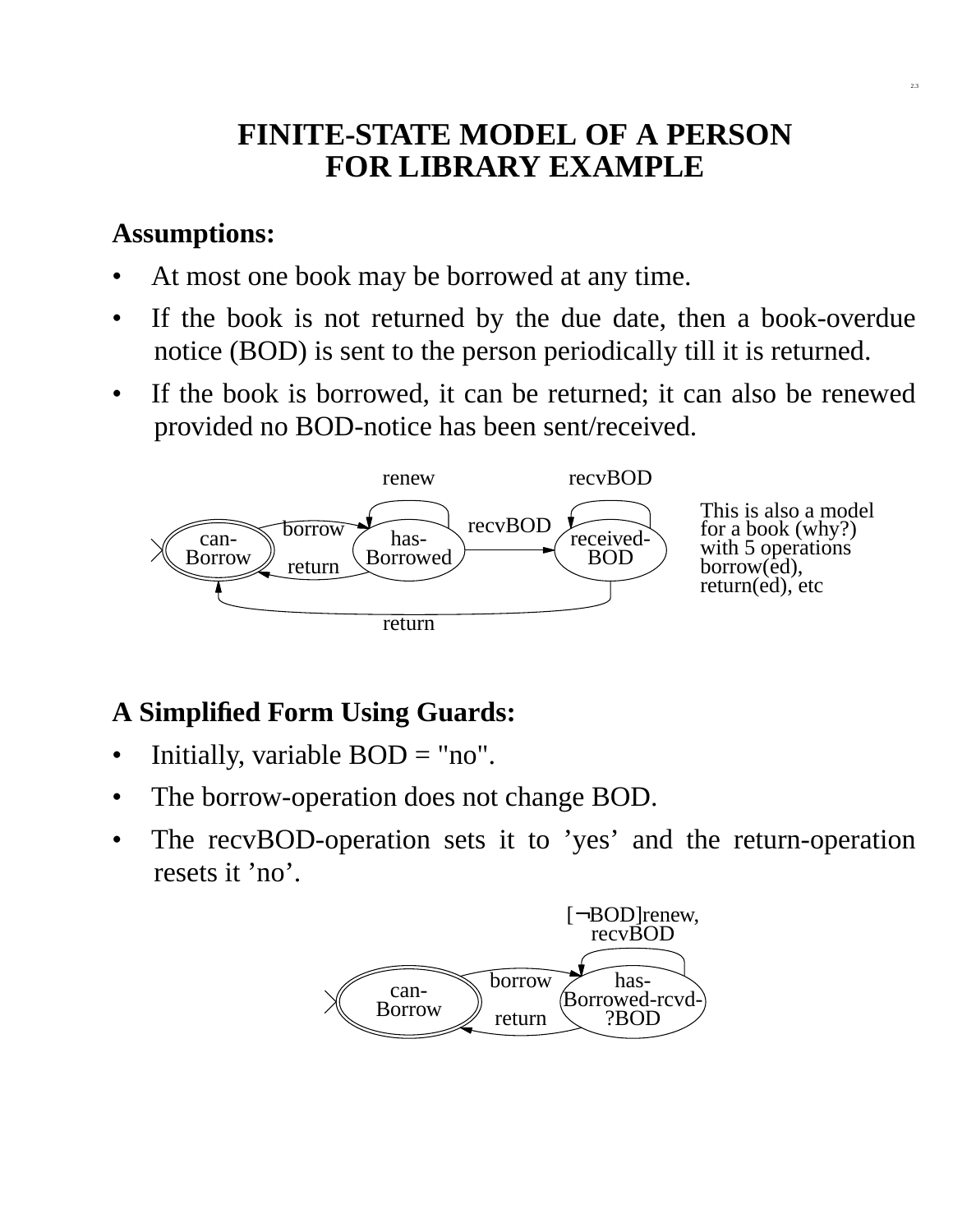## **EXERCISE**

- 1. Modify the model of a person for the following additional assumptions:
	- (a) The person can put a hold on a book (borrowed by someone else) if he does not have another book borrowed.

2.4

- (b) He can put at most one book on hold at any time (just as he can borrow at one book at a time).
- (c) He may borrow the book on which he has put a hold after he gets a Book-on-Hold-Available (BHA) notice. He may cancel the hold after or before getting BHA-notice.
- (d) The BHA-notice is sent periodically until the person borrows the book or cancels the "hold". (Assume no limit on the number of BHA-notice.)
- 2. Shown below is a finite-state model of a book which allows holdoperation and BHA-notice-operation. State all restrictions implied by this model. Should we merge the states "on-Hold' and "received-BHA"; what is the new model after merging?



Generalize this model when a book may also be put on hold if it is borrowed and may or maynot have received BOD. (The person putting the hold must be different from the one having the book.)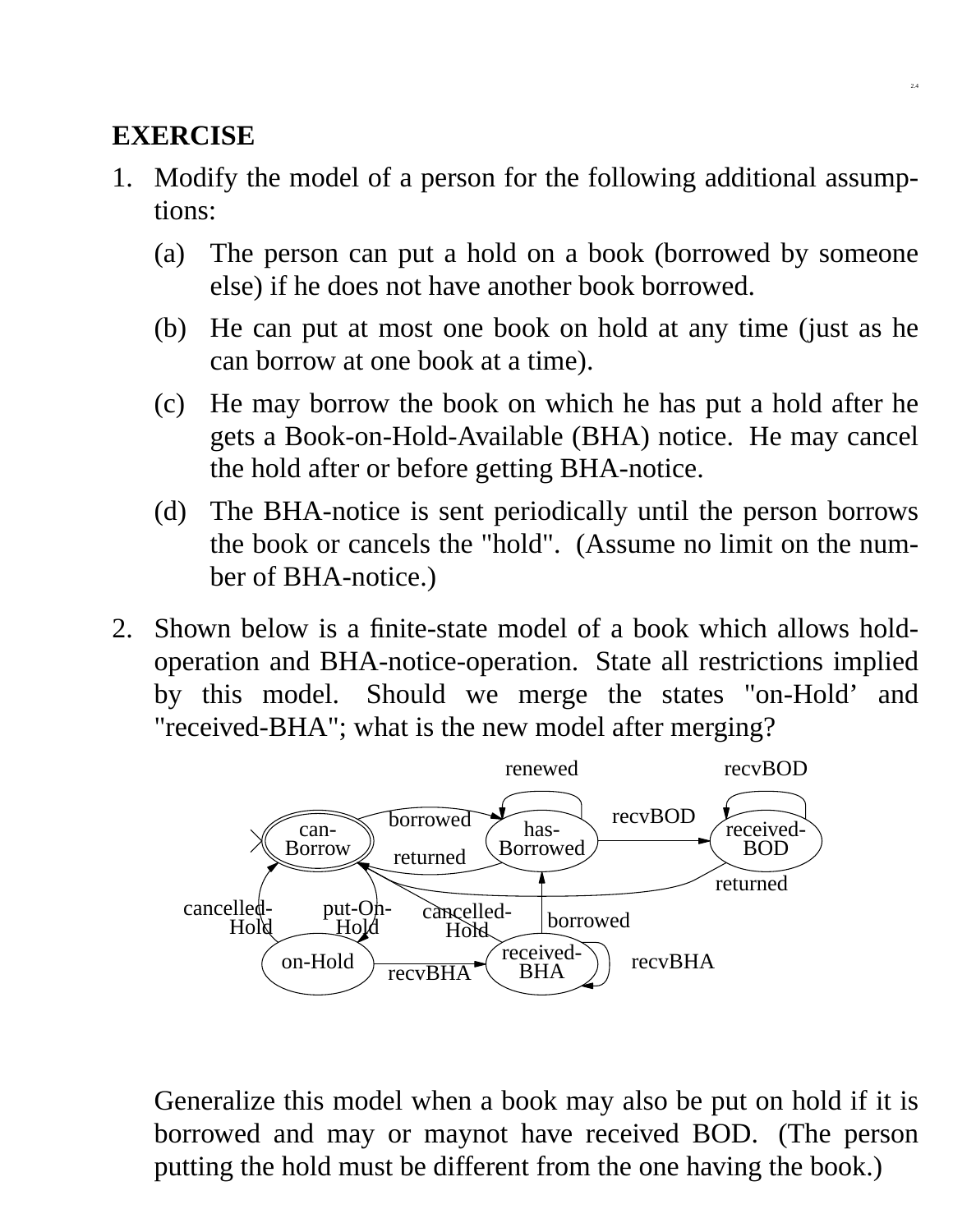## **FINITE-STATE MODEL FOR A DOOR WITH LOCK**

2.5

**Assumptions:** Four operations: open, close, lock, unlock.

- Door can be opened if it is closed and unlocked, and it can be closed if it is opened.
- Door can be locked only if it is closed and unlocked, and it can be unlocked only if it is locked.
- Initially, the door is closed and unlocked.



The meaning of states determines the transitions among them.

## **EXERCISE**

- 1. Show the transitions among the states  $A =$  "the last symbol seen is 0" and  $B =$  "the last symbol symbol seen is 1" for  $\Sigma = \{0, 1\}$ . Add a suitable start-state and the transitions from it.
- 2. Repeat Problem 1 with the state *B* replaced by  $B_0 =$  "the last two symbols seen are 01" and  $B_1$  = "the last two symbols seen are 11". If you need to add more states to complete all transitions, then do so and describe them.
- 3. Break up the state *A* in Problem 2 into two or more states (and describe them) if we are looking for strings which contain "11", and then show the transitions among the states. What problems do you see, what's causing them, and how do you propose to resolve them?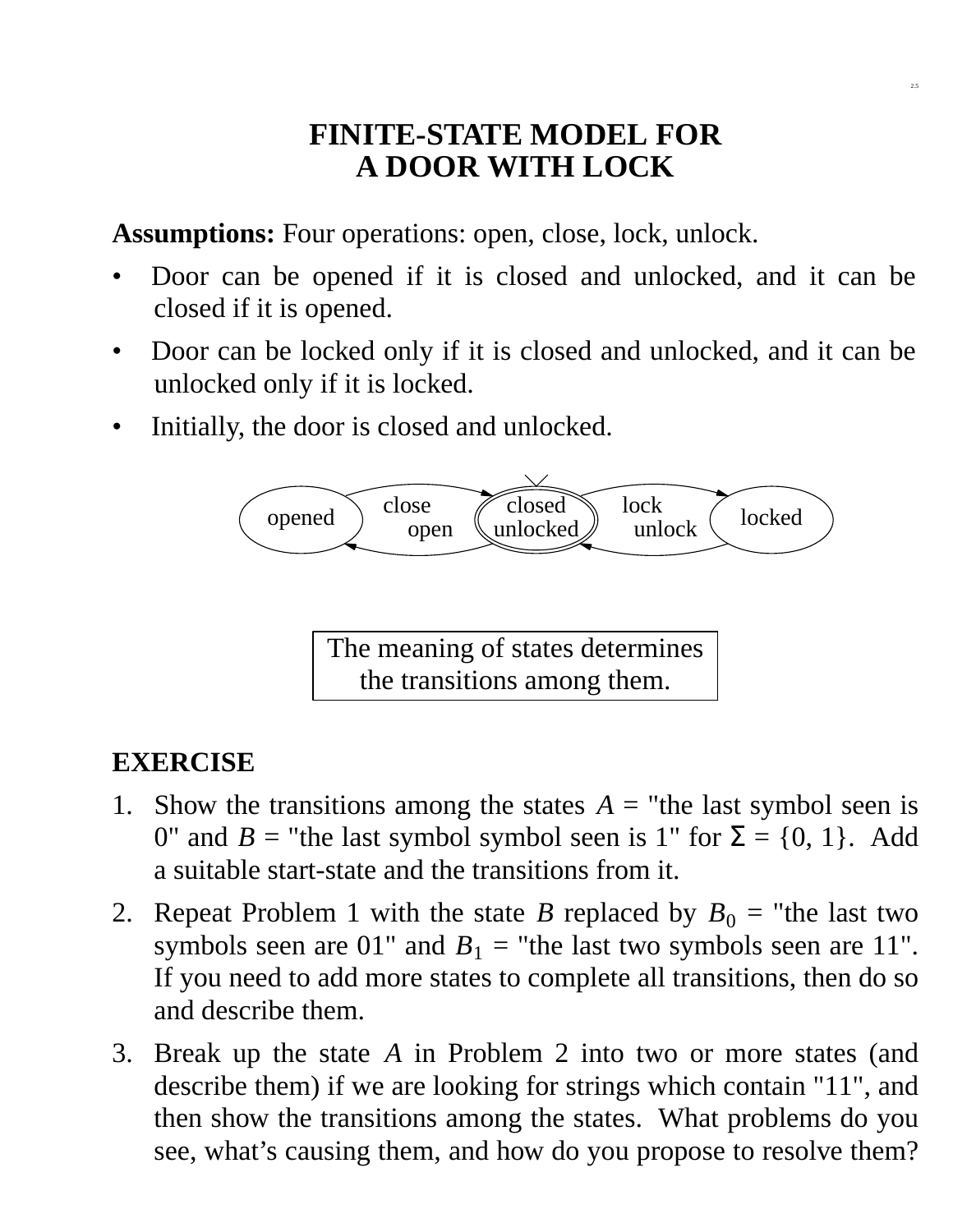#### **AND-COMBINATION OF TWO FSAs**

2.6

 $L = \{x \in (0+1)^{*}: \#(0, x) = \text{even} \text{ and } \#(1, x) = \text{odd}\}.$ 

•  $L = L_{0\text{-}even} \cap L_{1\text{-}odd}$  $= \{1, 001, 010, 100, 00001, 00100, 10000, 00111, \cdots\}.$ 

**AND-Combination**  $M_1 \times M_2$ :  $L(M_1 \times M_2) = L(M_1) \cap L(M_2)$ 



 $General-case:$ ,  $q_0 = (q_{10}, q_{20}), F = F_1 \times F_2, \Sigma = \Sigma_1 \cap \Sigma_2,$ and the transitions as shown, where we write  $(q_{1i}, q_{2j})$  in short as  $q_{i1}q_{2j}$ :

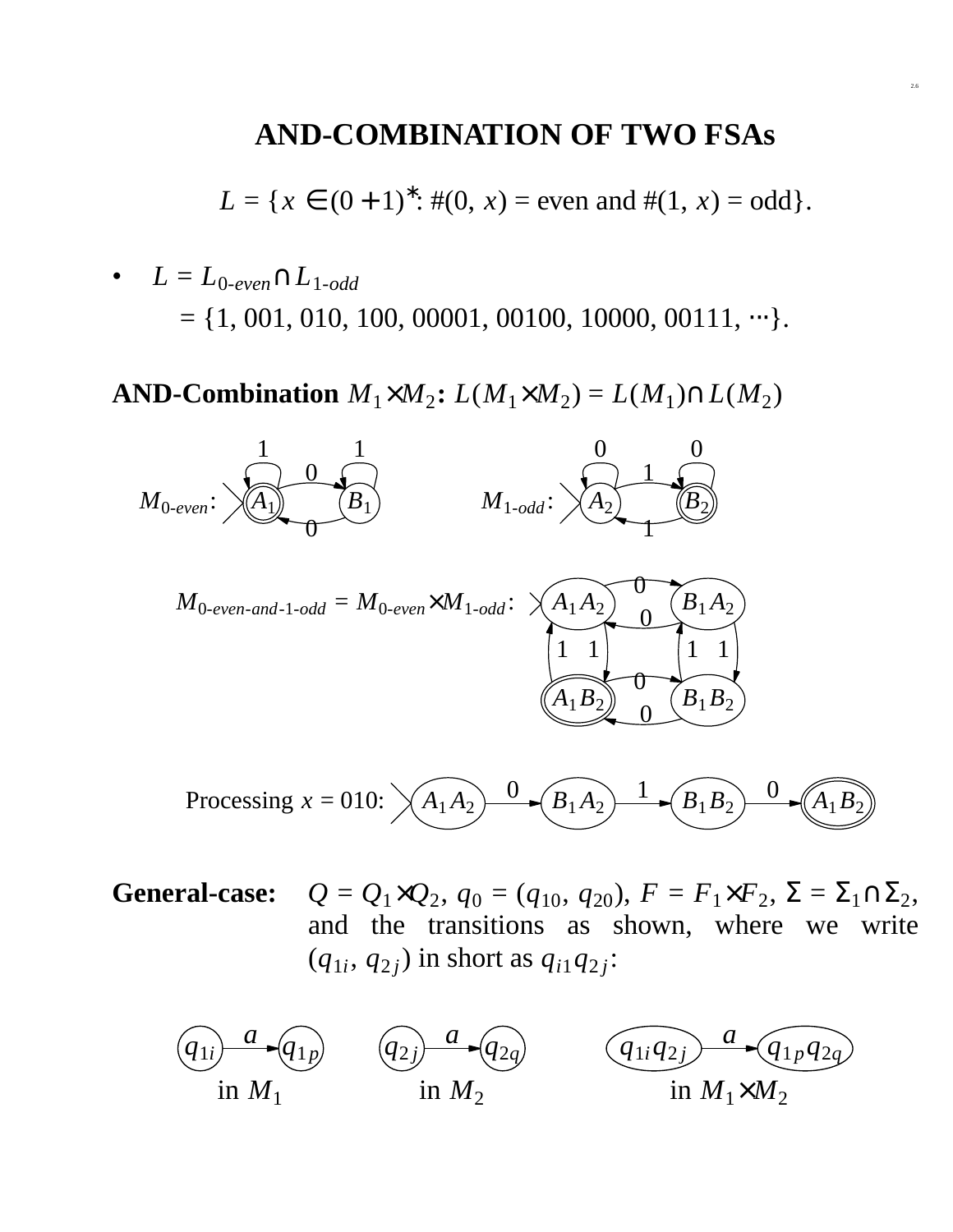# **AN EXTREME CASE:** *M*×*M c*

•  $L(M\times M^c) = L(M) \cap L(M^c) = L(M) \cap L^c(M) = \varnothing$ 



 $M_{0-even} \times M_{0-even}^c$ : The final-state is unreachable!

### **Av oid Constructing Unreachable States in** *M*1×*M*<sup>2</sup> **:**

- (1) First create the start-state.
- (2) Construct transitions only from the states that have been created and adding new states when necessary. (States  $A_1B_2$  and  $A_2B_1$

$$
L(M_1) \cup L(M_2) = [L^{c}(M_1) \cap L^{c}(M_2)]^{c}
$$
  
= 
$$
[L(M_1^{c}) \cap L(M_2^{c})]^{c} = L^{c}(M_1^{c} \times M_2^{c}).
$$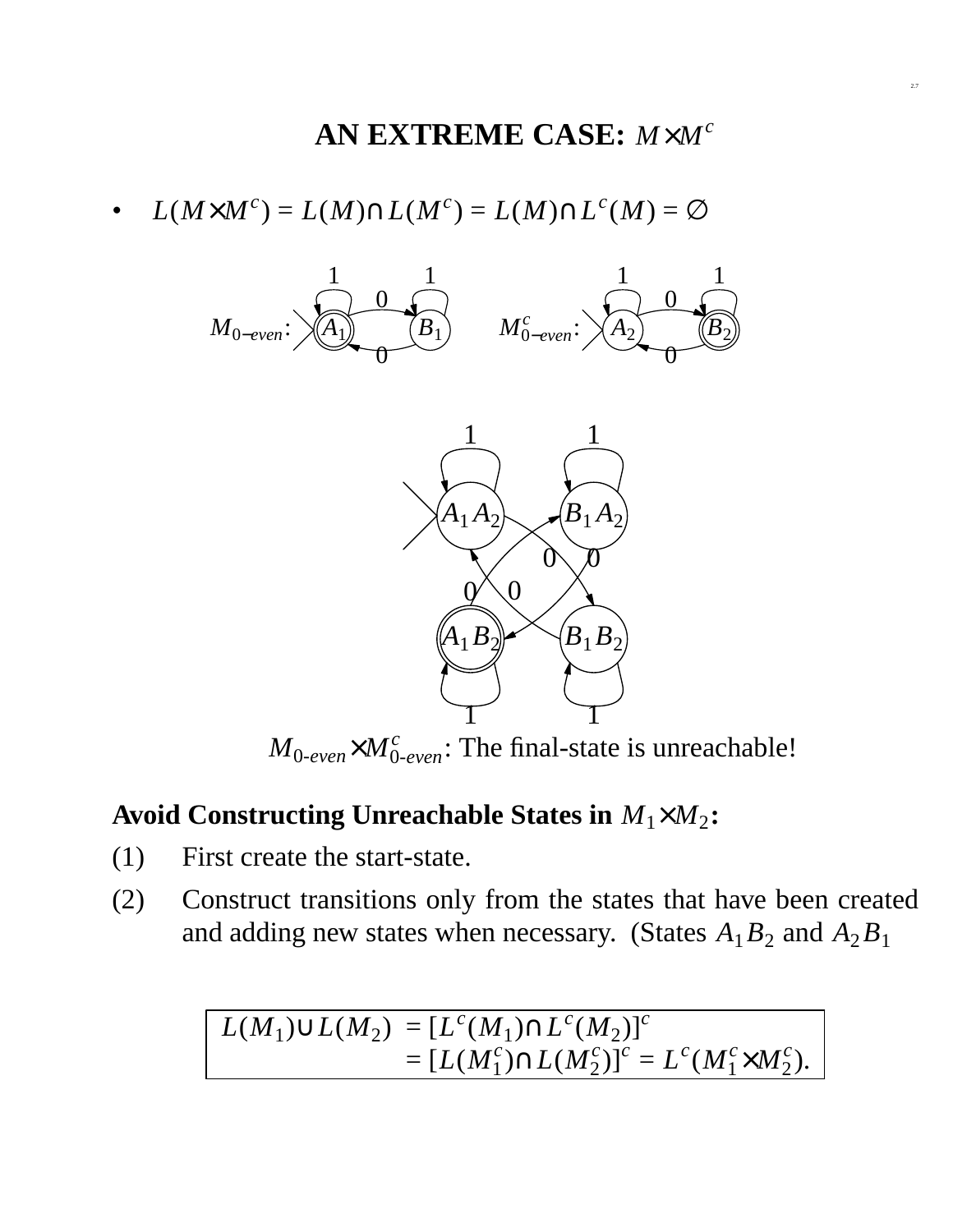#### **EXERCISE**

1. Give an English description of *L*(*M*) for *M* shown below and also of *L*( $M_{0-even}$ )∩*L*( $M$ ). Explain why the FSA  $M_{0-even} \times M$  is identical to *M*0-*even*-*and*-1-*odd* except for the state-names.

2.8



- 2. Construct an FSA for  $L = \{x : x \text{ is a binary string which contains } x \in \mathbb{R}\}$ "11", but not "01"} using the AND-construction. What is the relationship between the error states of the component FSAs and those of the product?
- 3. Show the first few strings in *L* given in Problem 2, and construct an FSA for *L* directly (without using the AND-construction). Compare this FSA with the one obtained in your solution to Problem 2.
- 4. Show the state-diagram for the FSA for  $L(M_1) \cup L(M_2)$  for the case  $M_1 = M_{0-even}$  and  $M_2 = M_{1-odd}$  using the concept of product.
- 5. Describe the states, start-state, final-states of the FSA for  $L(M_1) \cup L(M_2)$  obtained from  $M_1$  and  $M_2$  using the product  $M_1^c\times M_2^c$  $\frac{c}{2}$  for the general case.
- 6. Describe the steps to construct an FSA for  $L = \{x \in (0+1)^{*}: \text{if } x \in (0+1)^{*}: \text{if } x \in (0+1)^{*}: \text{if } x \in (0+1)^{*}: \text{if } x \in (0+1)^{*}: \text{if } x \in (0+1)^{*}: \text{if } x \in (0+1)^{*}: \text{if } x \in (0+1)^{*}: \text{if } x \in (0+1)^{*}: \text{if } x \in (0+1)^{*}: \text{if } x \in (0+1)^{*}: \text{if } x \in (0$ contains "11", then *x* contains "01"}, by starting from  $M_{has-11}$  and *M*<sub>has-01</sub>. No need to construct the FSA itself.
- 7. Find a completely defined FSA with at most 4 states which accepts as much of the language  $L_{sym} = \{x \in (a+b)^* : x \text{ is a palindrome}\}\$ as possible, but does not accept any string not in *L*.
- 8. Suppose  $L_1 \subset L_2$  are two regular languages. How do you prove that there is an FSA for  $L_1$  from which we can obtain an FSA for  $L_2$  by merging some of its states?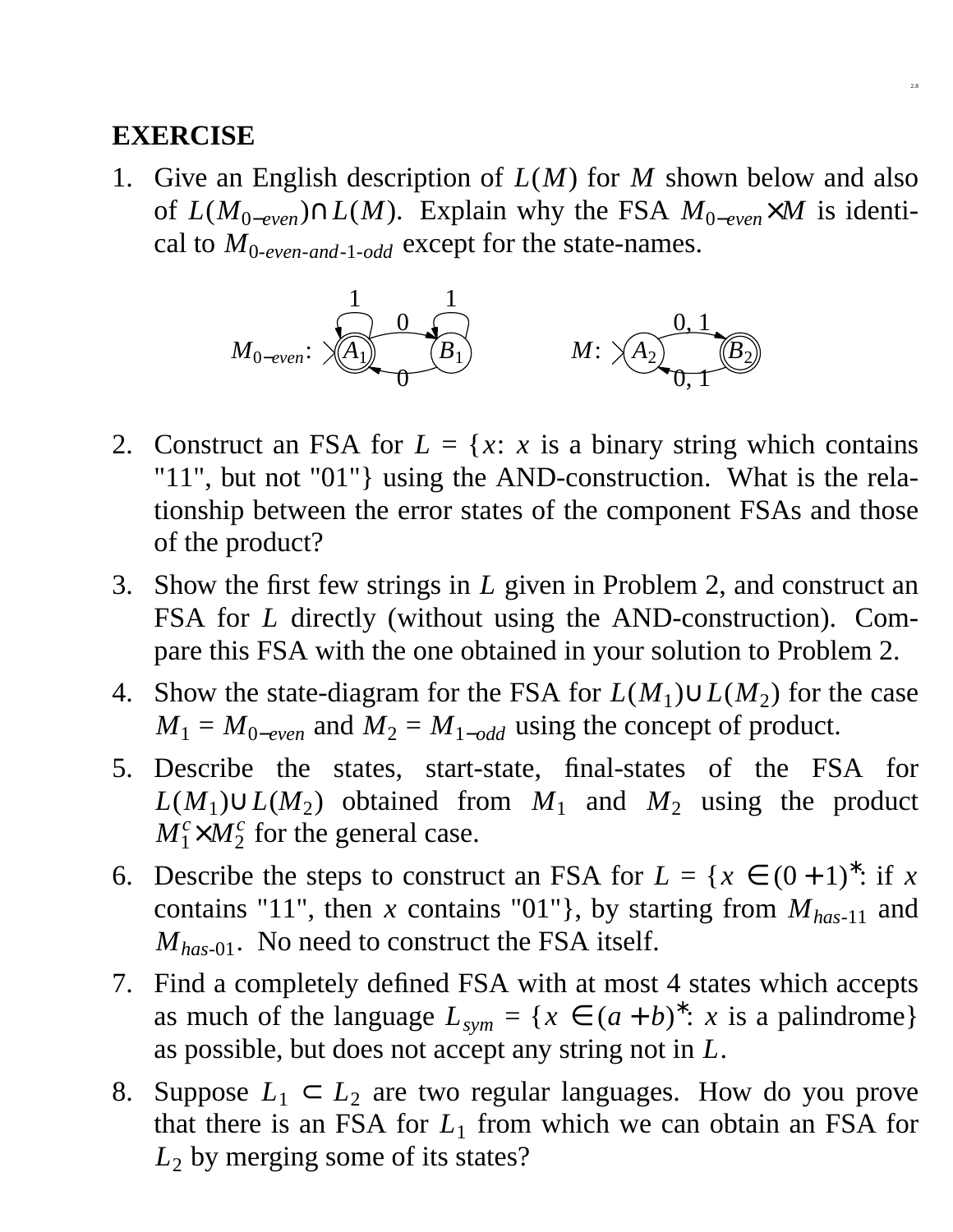## **HOW TO TEST**  $L(M) = \emptyset$

2.9

**Testing**  $L(M) = \emptyset$ :

- There is no path from start-state to any of the final-states, i.e.,
	- $-$  either  $F = \emptyset$ ,
	- − or none of the final-states are reachable from the start-state.

**Question:** Suppose  $M_1$  and  $M_2$  are two arbitrary FSAs.

(T1) How to test "
$$
L(M_1) \subseteq L(M_2)
$$
"?  
\n $L(M_1) \subseteq L(M_2)$  if and only if  $L(M_1) \cap L^{c}(M_2) = \emptyset$ , i.e.,  
\n $L(M_1 \times M_2^{c}) = L(M_1) \cap L(M_2^{c}) = L(M_1) \cap L^{c}(M_2) = \emptyset$ .

(T2) How to test " $L(M_1) = L(M_2)$ "? Apply (T1) twice:  $L(M_1) \subseteq L(M_2)$  and  $L(M_2) \subseteq L(M_1)$ .

#### **EXERCISE**

Find an FSA for binary strings which are of length  $k \geq 3$  and the last  $k = 3$  symbols are the same. How many states will your FSA have for a general  $k \geq 1$ .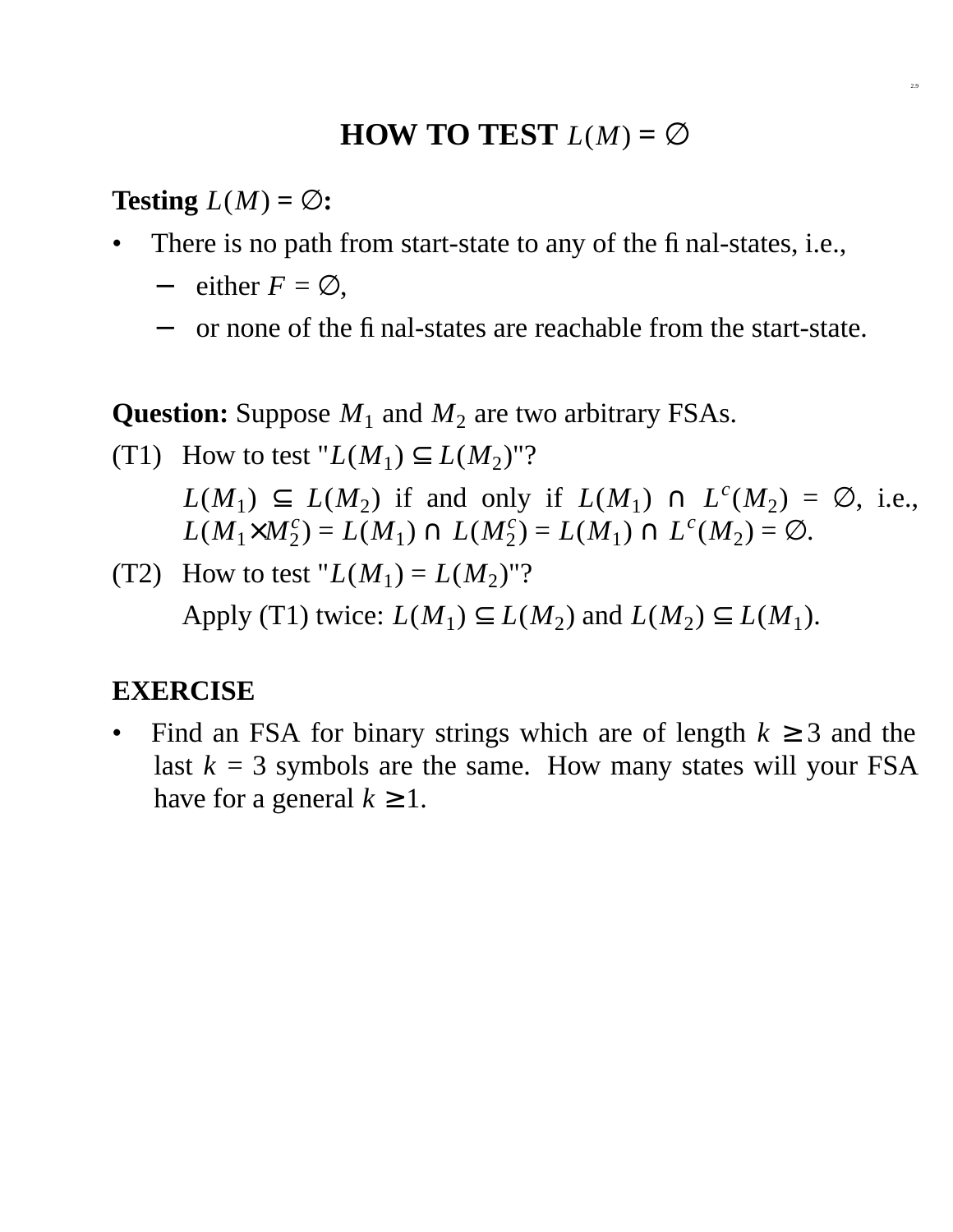# **FSA FOR BINARY NUMBERS DIVISIBLE BY 3**

#### **Ideas:**

- If  $n_j = \text{integer}(a_1 a_2 \cdots a_j)$ , then  $n_j = 2n_{j-1} + a_j$  (where  $n_0 = 0$ ).
- If  $r_j$  = rem( $n_j$ , 3), then we can compute  $r_j$  from  $r_{j-1}$  and  $a_j$ ;  $r_0 = 0$ .
- Since  $r_j$  has a finite number of values  $\{0, 1, 2\}$ , we can take  $r_j$  as the state;  $r_j = 0$  the final-state (and also the start-state).

$$
n_j = 2n_{j-1} + a_j \quad \text{(for } j = 1 \text{, take } n_0 = 0\text{)}
$$
\n
$$
\text{If } \quad n_{j-1} = 3m + r_{j-1} \text{ for some } m \ge 0 \quad (r_0 = 0\text{)}
$$
\n
$$
\text{then } \quad n_j = 6m + 2r_{j-1} + a_j \text{ and } r_j = \text{rem}(2r_{j-1} + a_j, 3\text{)}.
$$

| $x=110101$           | $a_1=1$ | $a_2=1$ | $a_3=0$ | $a_4=1$ | $a_5=0$ | $a_6 = 1$ |
|----------------------|---------|---------|---------|---------|---------|-----------|
| $a_1 a_2 \cdots a_j$ |         |         | 110     | 1101    | 11010   | 110101    |
| $n_i$                |         |         | n       | 13      | 26      | 53        |
|                      |         |         |         |         |         |           |
| $a_i$                |         |         |         |         |         |           |
| $k_i = 2r_{i-1}+a_i$ |         |         |         |         |         |           |
| rem( $k_i$ , 3)      |         |         |         |         |         |           |

| $r_j$         | $a_j = 0$ | $a_j = 1$ |
|---------------|-----------|-----------|
| 0             | 0         | 1         |
| $r_{j-1}$ : 1 | 2         | 0         |
| 2             | 1         | 2         |



State = "current remainder"; it is based on the "past", i.e., the processed part of input.

**Question:** Give a future-based description of the above states.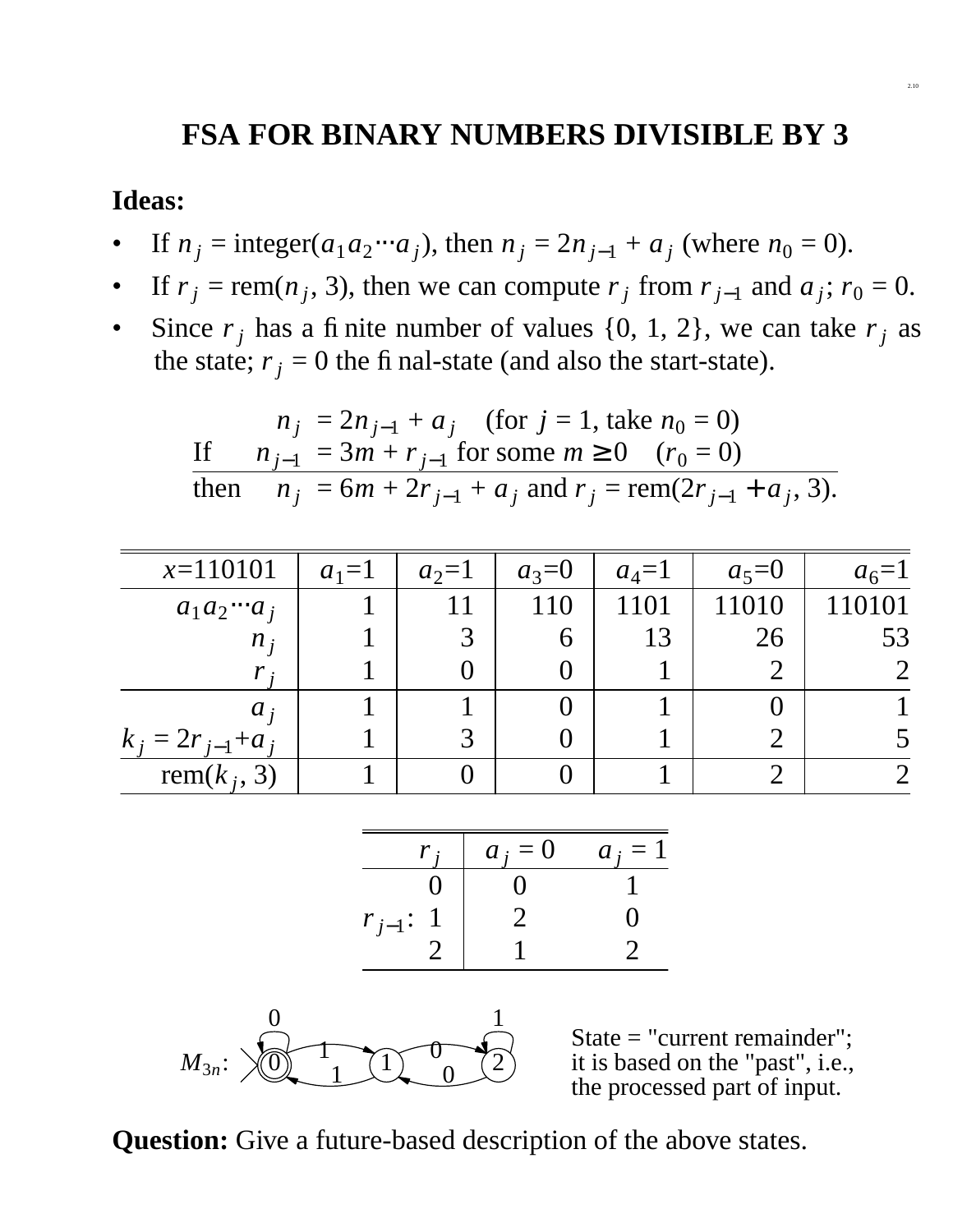## **REVERSE BINARY NUMBERS OF THE FORM 3***n*

2.11

### **Example.**

- $x = 11001$  gives the reverse string 10011, which corresponds to  $n(x) = 19$ , and thus *x* is not to be accepted.
- But  $x = 1100$  gives the reverse string 0011, which corresponds to  $n(x) = 3$ , and is to be accepted.

### **Question:** Given  $x = a_1 a_2 \cdots a_k$ ,

•? How to compute  $r_j$  = remainder( $n_j$ , 3), where  $n_j = n(a_1a_2 \cdots a_j)$  = the binary number corresponding to  $a_j a_{j-1} \cdots a_1$ , without computing  $n_i$  directly?

Hint:  $n_j = a_j \cdot 2^{j-1} + n_{j-1}$ . What does say about the relationship among  $r_j$ ,  $r_{j-1}$ , and  $a_j$ ? (It depends on whether *j* is even or odd for  $a_i = 1.$ 

•? Show the table of the relationship among  $r_j$ ,  $r_{j-1}$ , and  $a_j$  for each of  $j =$  even and  $j =$  odd. Then, give the state diagram of your FSA.

#### **EXERCISE**

1. Consider the following six "future"-based states

(even, 0), (even, 1), (even, 2), (odd, 0), (odd, 1), and (odd, 2).

for the problem of "divisibility of binary strings by 3". Each state has two parts: (Remaining number of bits, Remainder from that part). Show the transitions, the start-states, and the final-states.

2. Since  $101 = 5$  and  $010 = 2$  both have the same remainder when divided by 3, it follows that *x*101*y* and *x*010*y* are both divisible by 3 or none is divisible by 3. Thus, at any state of a minimum FSA for binary strings divisible by 3, the input strings 101 and 010 will go to the same state. Verify this property for the FSA on the previous page. Why do we need the FSA to be minimum?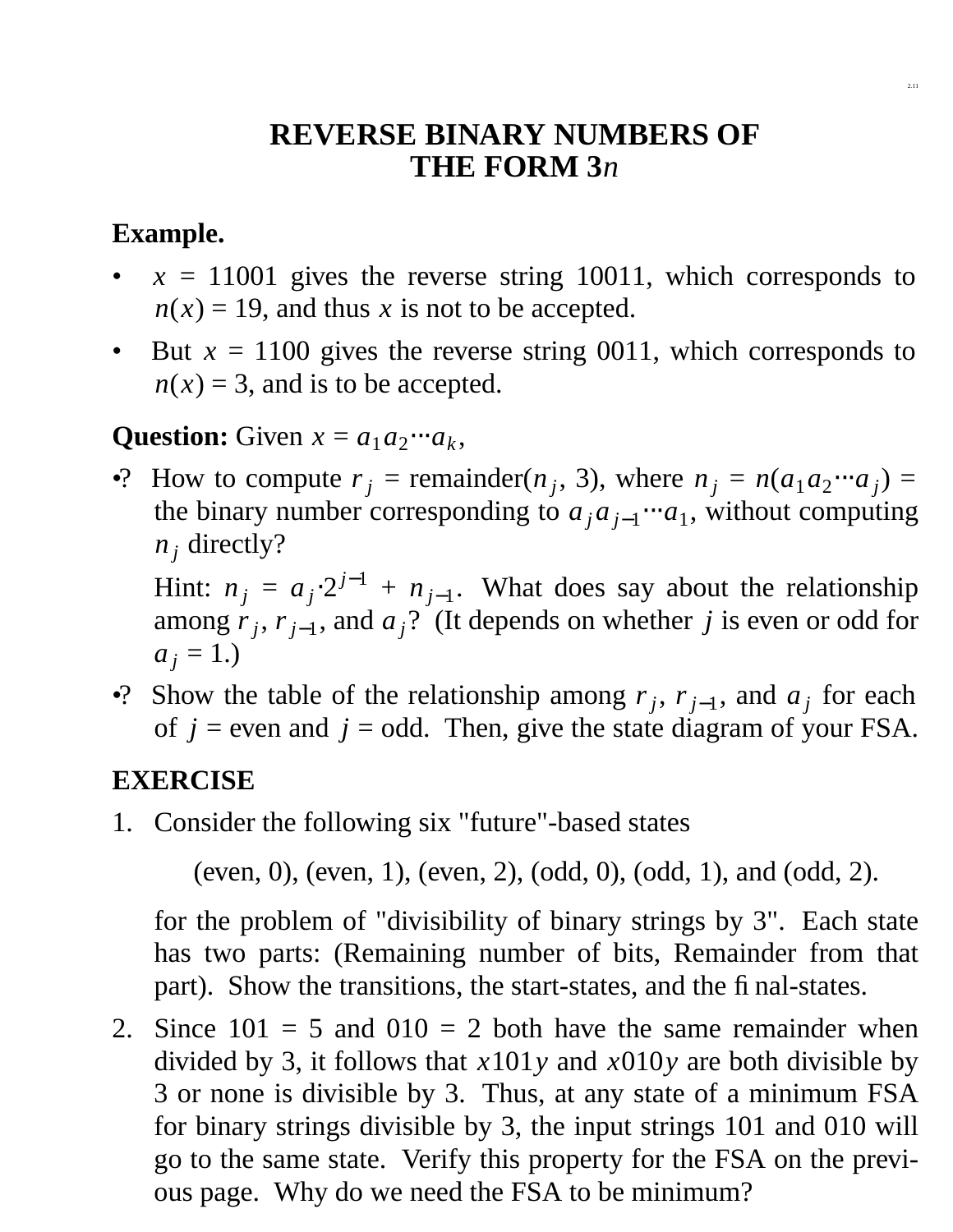## **FSA FOR VERIFYING BINARY SUM RIGHT TO LEFT**

**Example.** 35 100011

17 010001

(decimal) 52 (binary) 110100

**Corresponding Input Encoding:** 



**Input Symbols:** 3rd item of each triplet gives a possible sum-bit.

$$
\begin{pmatrix} t_0 & t_1 & t_2 & t_3 & t_4 & t_5 & t_6 & t_7 \ 0 & 0 & 0 & 1 & 0 \ 0 & 0 & 1 & 0 & 1 \end{pmatrix} \quad \begin{pmatrix} 0 \\ 1 \\ 1 \\ 0 \end{pmatrix} \quad \begin{pmatrix} 1 \\ 0 \\ 0 \\ 0 \end{pmatrix} \quad \begin{pmatrix} 1 \\ 0 \\ 1 \\ 1 \end{pmatrix} \quad \begin{pmatrix} 1 \\ 1 \\ 0 \\ 1 \end{pmatrix} \quad \begin{pmatrix} 1 \\ 1 \\ 1 \\ 1 \end{pmatrix}
$$

**Transitions at**  $C_0$ **:**  $C_0$  (carry = 0) and  $C_1$  (carry = 1).



#### **EXERCISE**

- 1. Complete the transitions from  $C_1$ .
- 2. Obtain the FSA for verifying binary sum from left to right, and explain the meaning of the states to justify the transitions, transitions to the dead-state (if any).